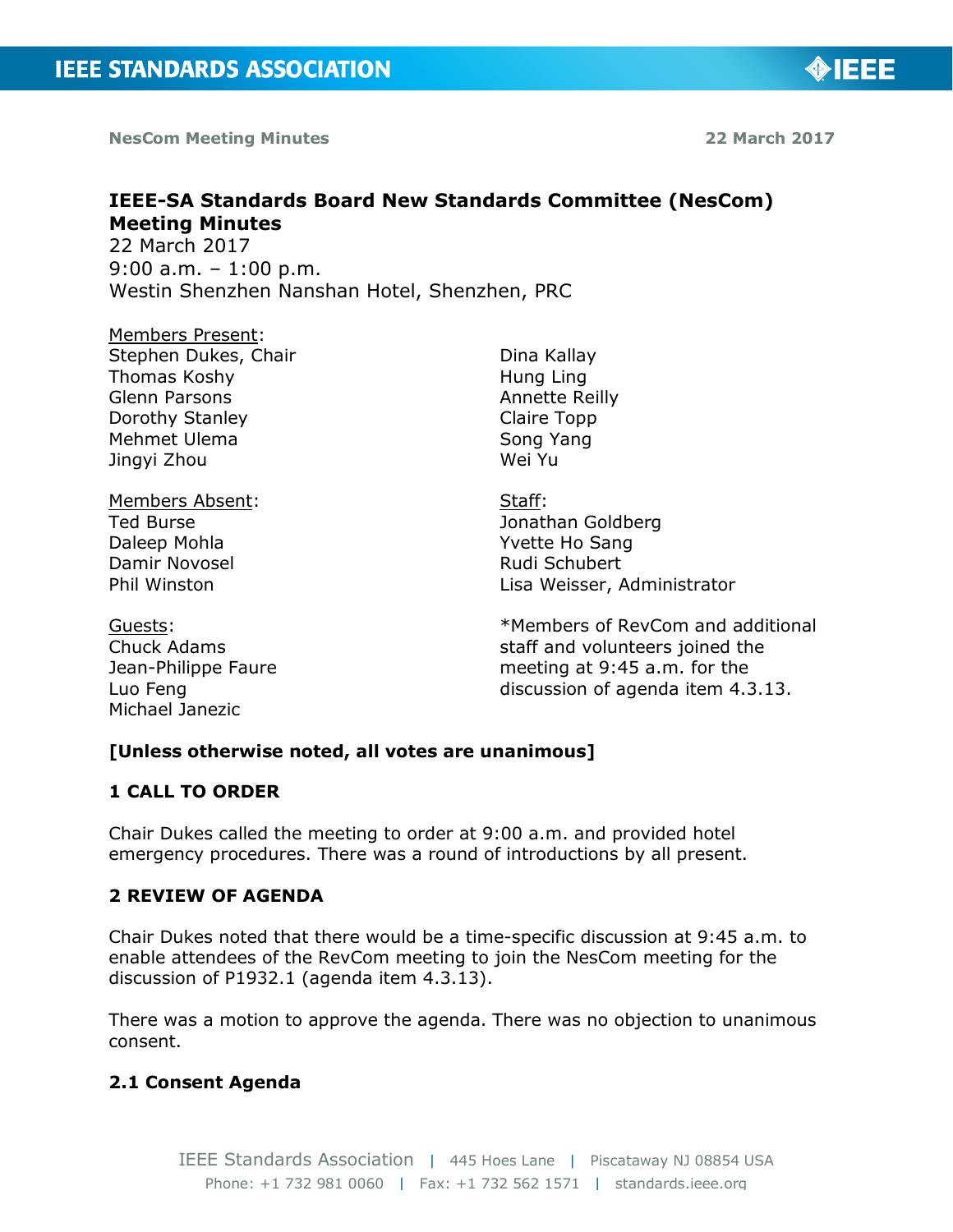## **2.1.1 Withdrawal Requests**

There were no withdrawal requests.

# **3 APPROVAL OF MINUTES FROM THE 2 FEBRUARY 2017 NESCOM MEETING**

There was a motion to approve the 2 February 2017 NesCom meeting minutes. There was no objection to unanimous consent.

## **4 PARS FOR DISCUSSION**

Prior to the discussions in this agenda item, Chair Dukes reminded NesCom that it is the role of the Sponsors to determine technical and market viability of the projects.

## **4.1 Modified PARs**

IEEE Industrial Electronics Society/Industrial Electronics Society Standards **Committee** 

## **P21451-001**

Recommended Practice for Signal Treatment Applied to Smart Transducers *Recommendation: Approve modified PAR*

IEEE Power and Energy Society/Energy Storage & Stationary Battery Committee

## **P1189**

Guide for Selection of Batteries for Standby Applications *Recommendation: Approve modified PAR*

## IEEE Power and Energy Society/Substations

## **P1711**

Standard for a Cryptographic Protocol for EPS Serial Links *Recommendation: Conditionally approve modified PAR; contingent upon determining if referenced material is in the public domain and if it is not, by getting a copyright release agreement from AGA.*

IEEE Power and Energy Society/Transmission and Distribution

#### **P1250**

Guide for Identifying and Improving Power Quality in Power Systems *Recommendation: Approve modified PAR*

IEEE-SASB Coordinating Committees/SCC39 - International Committee on Electromagnetic Safety

## **P62704-3**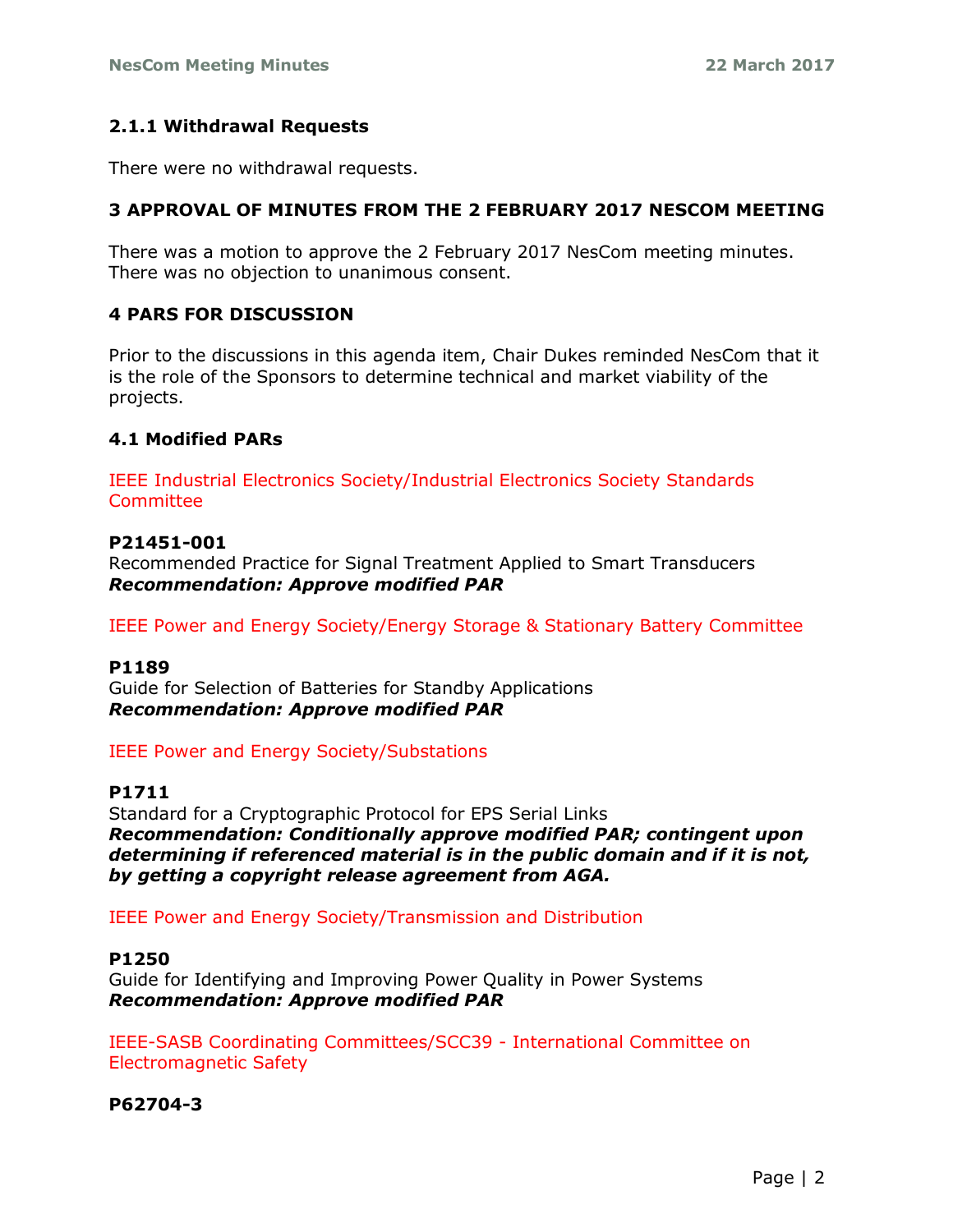Determining the Peak Spatial-Average Specific Absorption Rate (SAR) in the Human Body from Wireless Communications Devices, 30 MHz - 6 GHz Part 3: Specific Requirements for Using the Finite Difference Time Domain (FDTD) Method for SAR Calculations of Mobile Phones

*Recommendation: Approve modified PAR*

## **4.2 Extension Requests**

IEEE Power and Energy Society/Substations

## **P1402**

Guide for Physical Security of Electric Power Substations *Recommendation: Approve request for an extension until December 2019*

## **4.3 New PARs**

IEEE Computer Society/LAN/MAN Standards Committee

## **P802.15.3f**

Standard for High Data Rate Wireless Multi-Media Networks Amendment Extending the Physical Layer (PHY) Specification for Millimeter Wave to Operate from 57.0 GHz to 71 GHz

## *Recommendation: Approve new PAR until December 2021*

## **P802.15.13**

Standard for Multi-Gigabit per Second Optical Wireless Communications (OWC) with Ranges up to 200 meters

*Recommendation: Approve new PAR until December 2021*

## IEEE Computer Society/Learning Technology

## **P7004**

Standard for Child and Student Data Governance *Recommendation: Conditionally approve new PAR until December 2021; contingent upon removing the first sentence of the scope. NB: The condition has been met.*

## IEEE Computer Society/Software & Systems Engineering Standards Committee

## **P2030.4**

Guide for Control and Automation Installations Applied to the Electric Power Infrastructure

*Recommendation: Defer new PAR until the May 2017 NesCom teleconference. The attachment referenced in section 8.1 has not been shared with NesCom yet. (3 in favor, 2 abstain)*

## **P2430**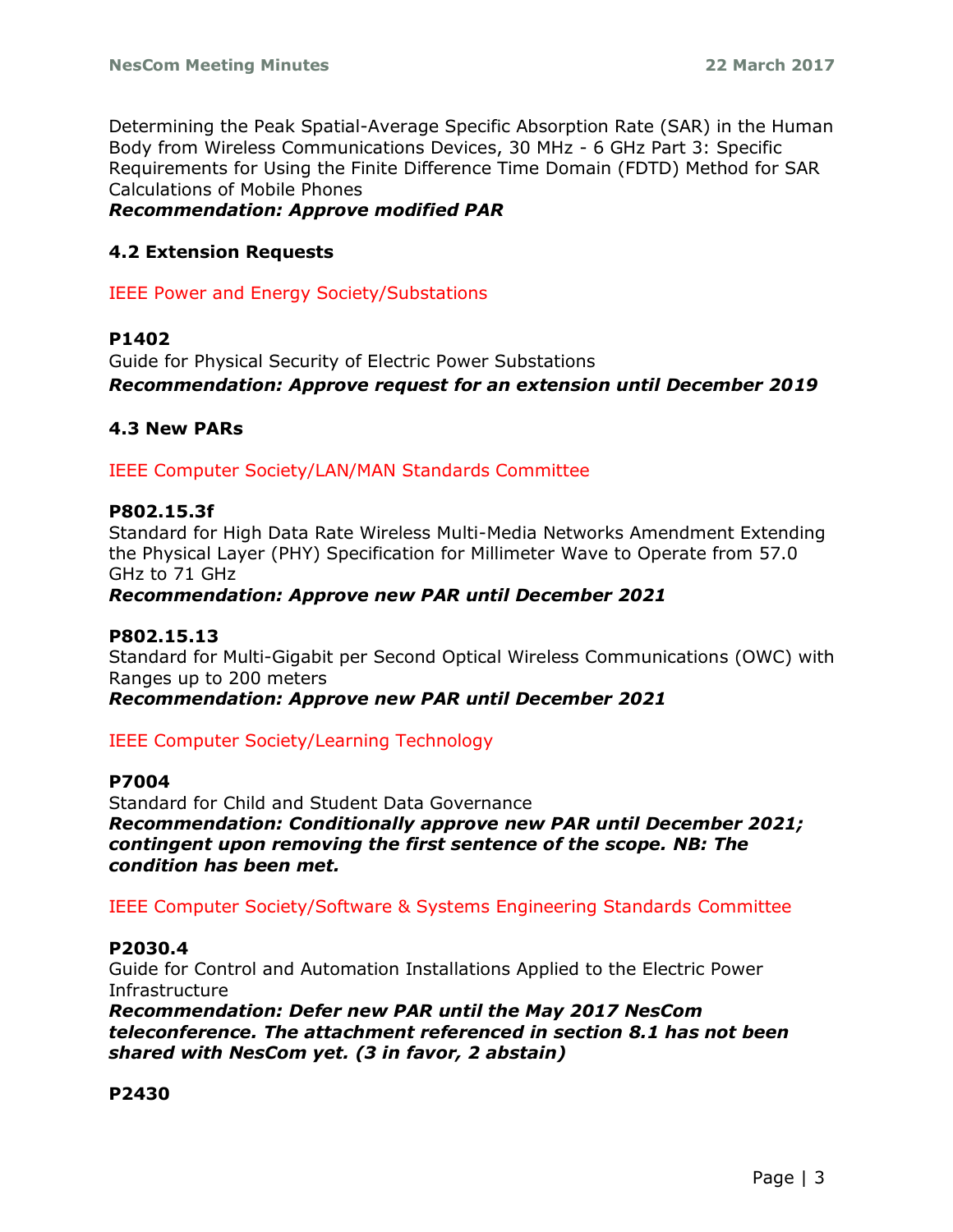Standard for Software Nonfunctional Sizing Measurement

*Recommendation: Conditionally approve new PAR until December 2021; contingent upon staff confirming whether an agreement is needed with the organization listed in section 6.1 on the PAR. NB: The condition has been met.*

#### **P7005**

Standard for Transparent Employer Data Governance *Recommendation: Conditionally approve new PAR until December 2021; contingent upon removing the first sentence of the scope. NB: The condition has been met.*

## **P7006**

Standard for Personal Data Artificial Intelligence (AI) Agent *Recommendation: Approve new PAR until December 2021*

IEEE Consumer Electronics Society/Standards Committee

#### **P2048.6**

Standard for Virtual Reality and Augmented Reality: Immersive User Interface *Recommendation: Approve new PAR until December 2021*

#### **P2048.7**

Standard for Virtual Reality and Augmented Reality: Map for Virtual Objects in the Real World

#### *Recommendation: Approve new PAR until December 2021*

#### **P2048.8**

Standard for Virtual Reality and Augmented Reality: Interoperability between Virtual Objects and the Real World *Recommendation: Approve new PAR until December 2021*

#### **P3141**

Standard for 3D Body Processing *Recommendation: Approve new PAR until December 2021*

IEEE Communications Society/Standards Development Board

## **P1906.1.1**

Standard Data Model for Nanoscale Communication Systems *Recommendation: Approve new PAR until December 2021*

#### **P1932.1**

Standard for Licensed/Unlicensed Spectrum Interoperability in Wireless Mobile Networks

*Recommendation: Defer new PAR until the May 2017 NesCom teleconference to provide further clarification of the scope. Glenn Parsons was assigned as mentor. (4 in favor, 1 recuse) NB: This PAR was removed*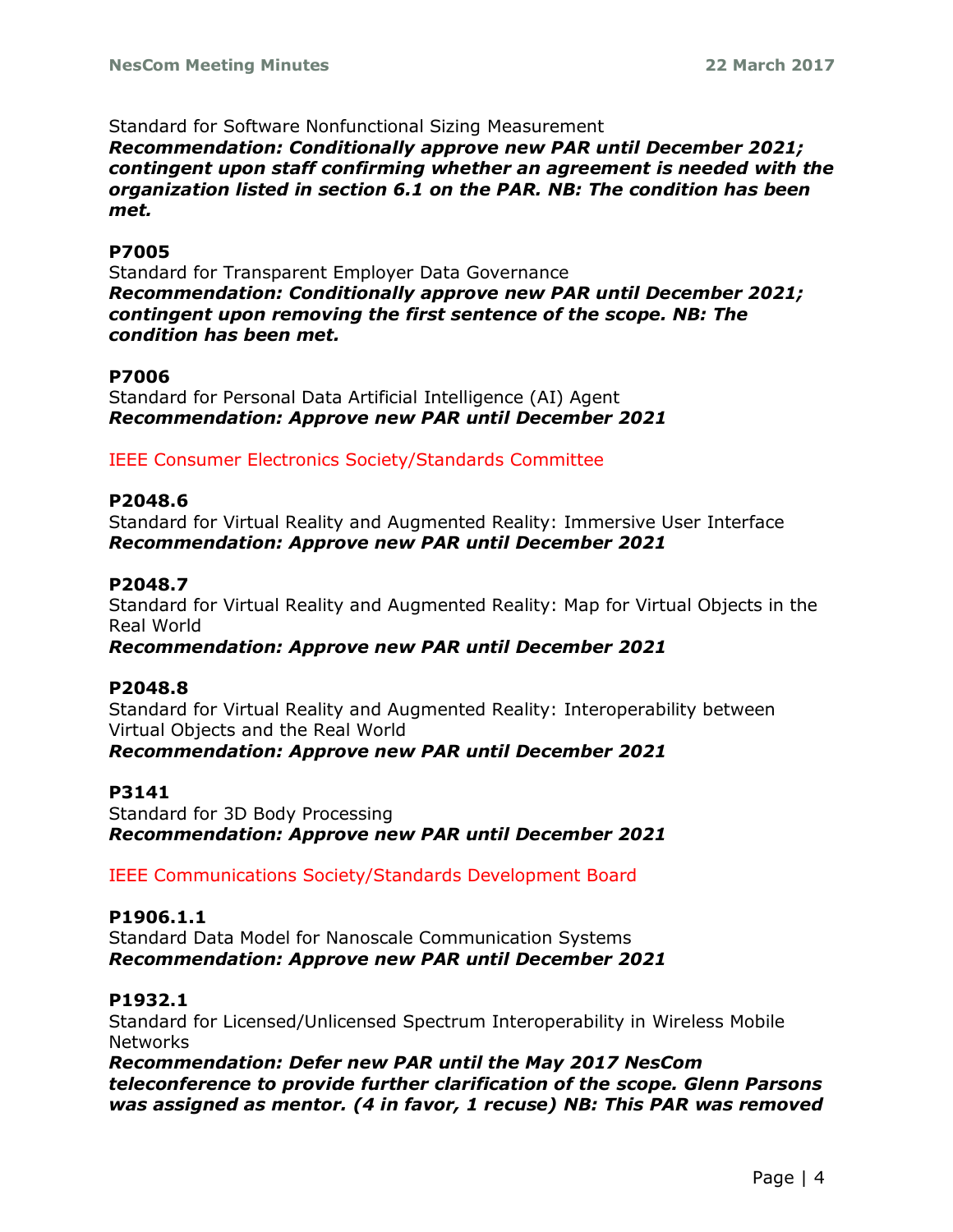*from the SASB consent agenda for discussion under SASB agenda item 6.3.1. From the SASB meeting minutes: There was a motion to approve the PAR for P1932.1. After some discussion, there was a motion to Call the Question. There were no objections. The motion was approved. [Vote: Yes =10, No=4, Abstain=1]*

## **P1933.1**

Hybrid Automatic Repeat reQuest for High Throughput Applications *Recommendation: Approve new PAR until December 2021 (3 in favor, 1 opposed [Parsons], 1 abstain)*

IEEE Engineering in Medicine and Biology Society/Standards Committee

## **P2550**

Standard for Remote Monitoring of a Neonate and the Mother Post-Partum in a Non-Clinical Healthcare Setting *Recommendation: Approve new PAR until December 2021*

IEEE Instrumentation and Measurement Society/TC9 - Sensor Technology

## **P1451.8**

Standard for Wind Turbine Health Monitoring System Wireless Communication Protocols and Transducer Electronic Data Sheet (TEDS) Format *Recommendation: Approve new PAR until December 2021 (4 in favor, 1 opposed [Parsons])*

IEEE Power and Energy Society/Energy Storage & Stationary Battery Committee

## **P535-2013/Cor 1**

Standard for Qualification of Class 1E Vented Lead Acid Storage Batteries for Nuclear Power Generating Stations - Corrigendum 1: Clarification of Thermal Aging **Durations** 

*Recommendation: Approve new PAR until December 2021*

IEEE Power and Energy Society/Surge Protective Devices/Low Voltage

## **PC62.43.1**

Guide for Surge Protectors and Surge Protective Circuits Used in Information and Communication Technology Circuits (ICT), Including Smart Grid - Part 1 Applications *Recommendation: Approve new PAR until December 2021*

IEEE Power and Energy Society/Substations

# **P1711.1**

Standard for a Cryptographic Protocol for Cyber Security of Substation Serial Links: Substation Serial Protection Protocol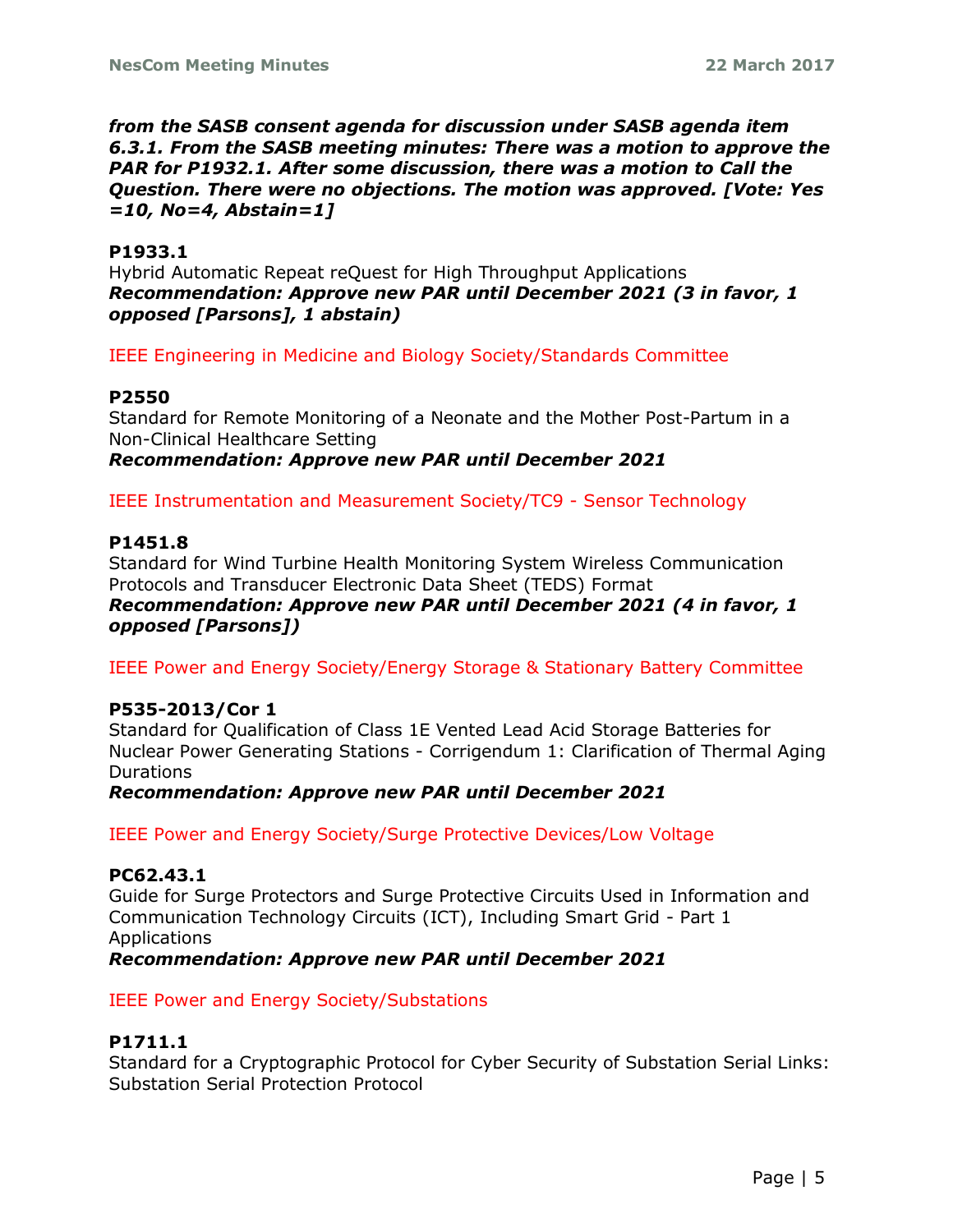*Recommendation: Conditionally approve new PAR until December 2021; contingent upon determining if referenced material is in the public domain and if it is not, by getting a copyright release agreement from AGA.*

IEEE Power and Energy Society/Switchgear

## **PC37.012a**

Guide for the Application of Capacitance Current Switching for AC High-Voltage Circuit Breakers above 1000 V Amendment Changing the Capacitive Inrush/Outrush Limitations of Switchgear *Recommendation: Approve new PAR until December 2021*

IEEE Power and Energy Society/Transformers

## **PC57.13.9**

Standard for Power-Line Carrier Coupling Capacitors and Coupling Capacitor Voltage Transformers

*Recommendation: Conditionally approve new PAR until December 2021; contingent upon staff confirming acceptance of the noted letter of transfer. NB: The condition has been met.*

IEEE Power Electronics Society/Standards Committee

## **P2004**

Hardware-in-the-Loop (HIL) Simulation Based Testing of Electric Power Apparatus and Controls

*Recommendation: Approve new PAR until December 2021*

## **4.4 PARs for the Revision of Standards**

IEEE Computer Society/LAN/MAN Standards Committee

## **P802.11**

Standard for Information Technology - Telecommunications and Information Exchange Between Systems Local and Metropolitan Area Networks - Specific Requirements - Part 11: Wireless LAN Medium Access Control (MAC) and Physical Layer (PHY) Specifications

## *Recommendation: Approve PAR for the revision of a standard until December 2021*

**P802.15.4** Standard for Low-Rate Wireless Networks *Recommendation: Approve PAR for the revision of a standard until December 2021*

IEEE Computer Society/Software & Systems Engineering Standards Committee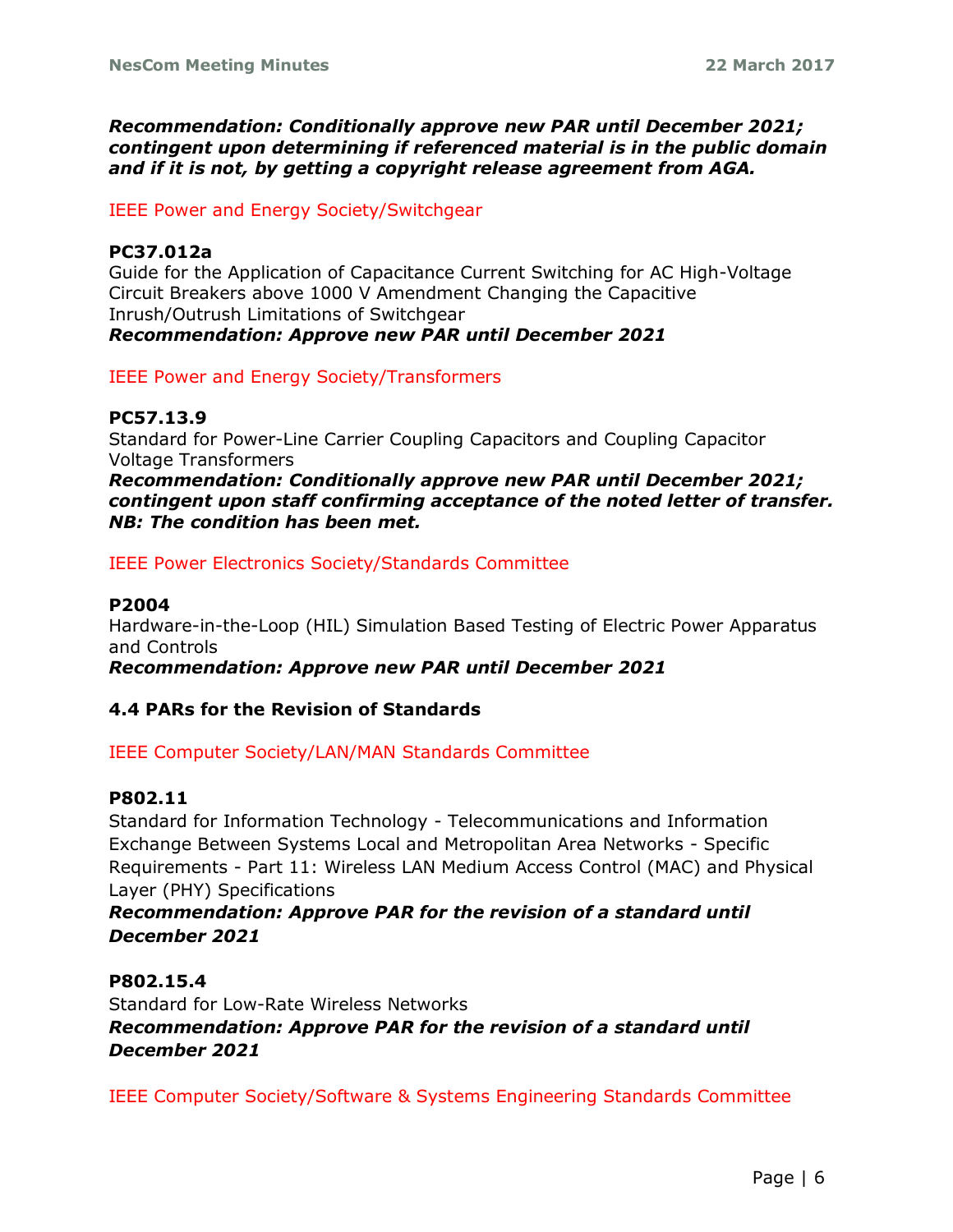## **P26511**

Systems and Software Engineering - Requirements for Managers of Information for Users of Systems, Software, and Services

*Recommendation: Approve PAR for the revision of a standard until December 2021*

IEEE Engineering in Medicine and Biology Society/Standards Committee

**P1708** Standard for Wearable Cuffless Blood Pressure Measuring Devices *Recommendation: Approve PAR for the revision of a standard until December 2021*

IEEE Power and Energy Society/Insulated Conductors

## **P634**

Standard for Cable-Penetration Fire Stop Qualification Test *Recommendation: Approve PAR for the revision of a standard until December 2021*

IEEE Power and Energy Society/Nuclear Power Engineering

## **P382**

Standard for Qualification of Safety-Related Actuators for Nuclear Power Generating Stations and Other Nuclear Facilities

*Recommendation: Approve PAR for the revision of a standard until December 2021*

IEEE Power and Energy Society/Power System Relaying

## **P1646**

Standard Communication Delivery Time Performance Requirements for Electric Power Substation Automation

*Recommendation: Approve PAR for the revision of a standard until December 2021*

## **PC37.102**

Guide for AC Generator Protection *Recommendation: Approve PAR for the revision of a standard until December 2021*

**PC37.112**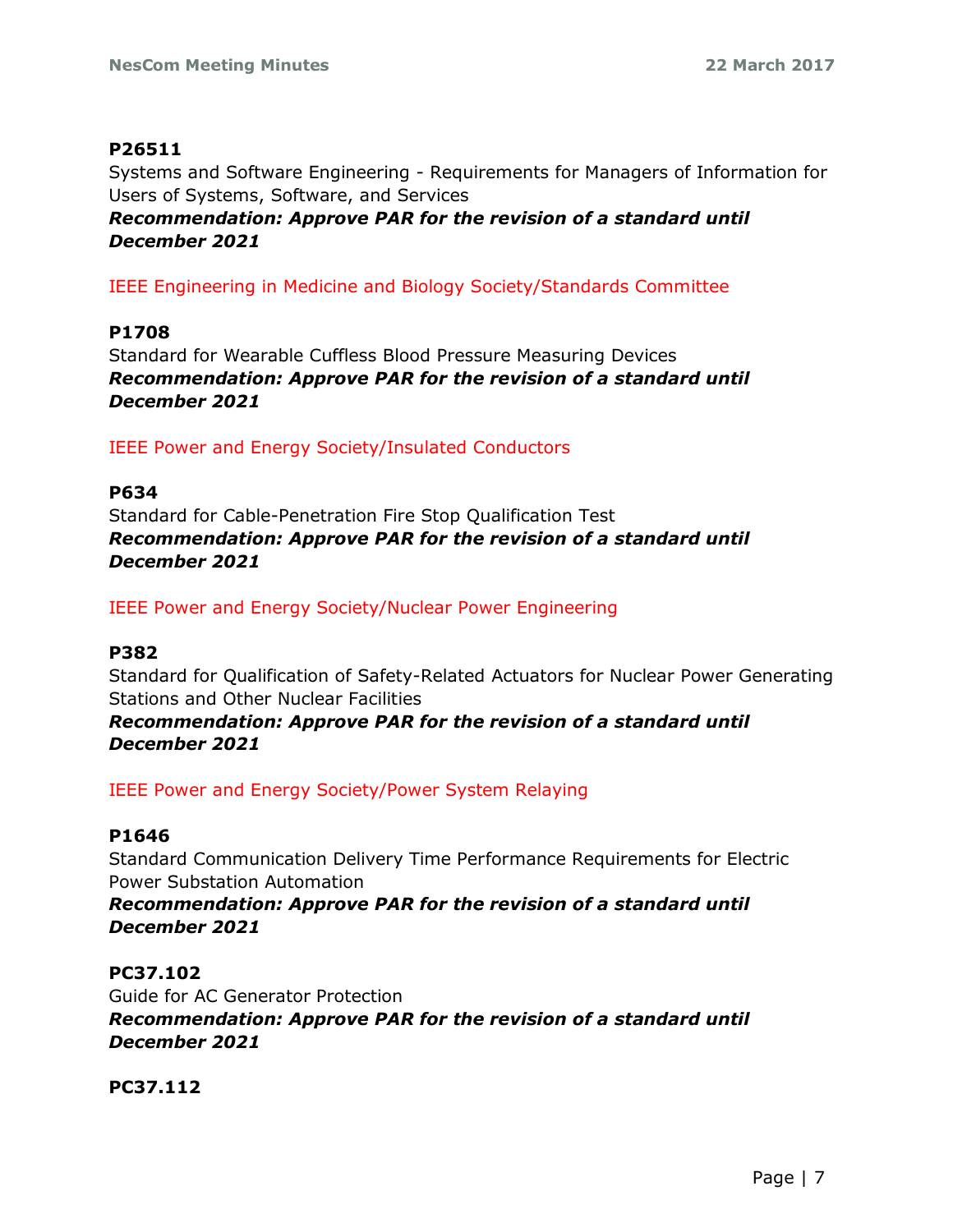Standard Inverse-Time Characteristic Equations for Overcurrent Relays *Recommendation: Approve PAR for the revision of a standard until December 2021*

# **PC37.234**

Guide for Protective Relay Applications to Power System Buses *Recommendation: Approve PAR for the revision of a standard until December 2021*

# IEEE Power and Energy Society/Substations

## **P980**

Guide for Containment and Control of Oil Spills in Substations *Recommendation: Approve PAR for the revision of a standard until December 2021*

# **P1127**

Guide for the Design, Construction, and Operation of Electric Power Substations for Community Acceptance and Environmental Compatibility *Recommendation: Approve PAR for the revision of a standard until December 2021*

IEEE Power and Energy Society/Transmission and Distribution

# **P519**

Standard for Harmonic Control in Electric Power Systems *Recommendation: Approve PAR for the revision of a standard until December 2021*

IEEE Power and Energy Society/Transformers

# **PC57.12.80**

Standard Terminology for Power and Distribution Transformers *Recommendation: Approve PAR for the revision of a standard until December 2021*

# **PC57.142**

Guide to Describe the Occurrence and Mitigation of Switching Transients Induced by Transformers, Switching Device, and System Interaction

*Recommendation: Approve PAR for the revision of a standard until December 2021*

**PC57.150**